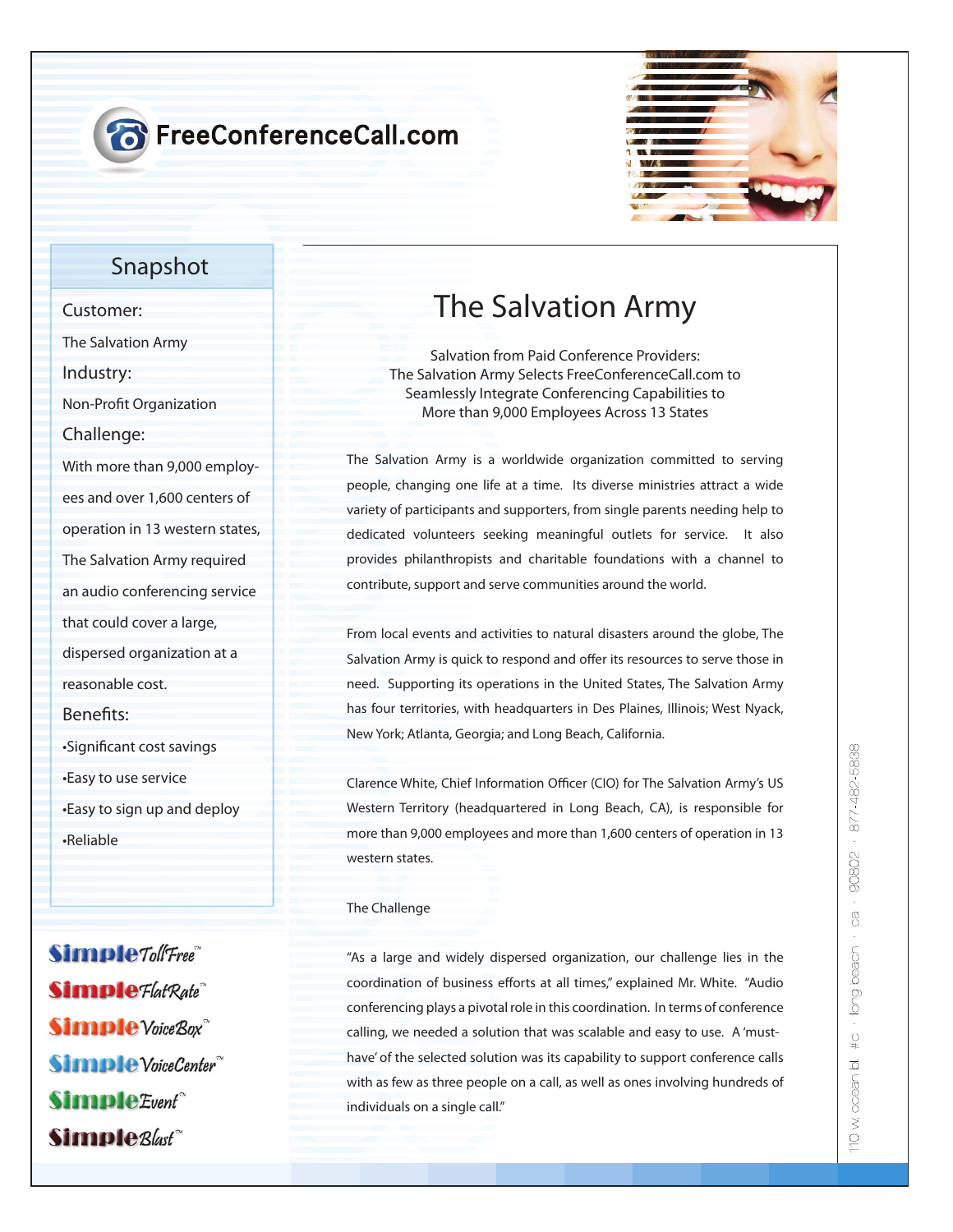## **8** FreeConferenceCall.com

### **The Salvation Army**

With these conference call requirements, cost was another major challenge for The Salvation Army. In 2004, the organization selected an audio conferencing solution; but after Mr. White and his team were presented with bills of \$1,000 – \$10,000 each month, they quickly realized the need for a change.

"With our past provider, a single conference call could cost us several thousands of dollars," stated Mr. White. "This was unacceptable, especially for a non-profit organization that does not have the deep pockets of major corporations for conferencing services."

Mr. White was now tasked with finding a more cost-effective provider that offered a high quality, easy to use conference bridge service that could scale from a few users to its enterprise-wide organization.

#### The Solution

After extensive evaluation, The Salvation Army selected the FreeConferenceCall.com service from Free Conferencing Corporation of America as its new audio conferencing provider in May 2006. To meet their needs, The Salvation Army adopted the FreeConferenceCall Enterprise Edition – a service designed for enterprise-level conferencing.

The Salvation Army needed to seamlessly integrate the solution with its VoIP network and the FreeConferenceCall.com PSTN (public switched telephone network). With the FreeConferenceCall Enterprise Edition, The Salvation Army receives exclusive, dedicated conference dial-in numbers and access codes with an unlimited number of conferencing accounts.

"This service benefits us on so many different levels," stated Mr. White. "Not only do we have our own custom phone number that is unique to our company, but we have the ability to provide each of our 9,000-plus employees with individual conference dial-in numbers and access codes."

Additional features used by The Salvation Army include free conference recording, muting functions (on large conference calls), and conference playback.

"With the in-conference recording option, we have free and unlimited dial-in playback available whenever needed," stated Mr. White. "This is a great feature for us to have, especially if an employee is traveling. He or she can download the recording to his or her PC and retrieve it with the click of a mouse. There is no set-up either to record a call – you simply dial-in a few extra numbers and your call is being recorded."